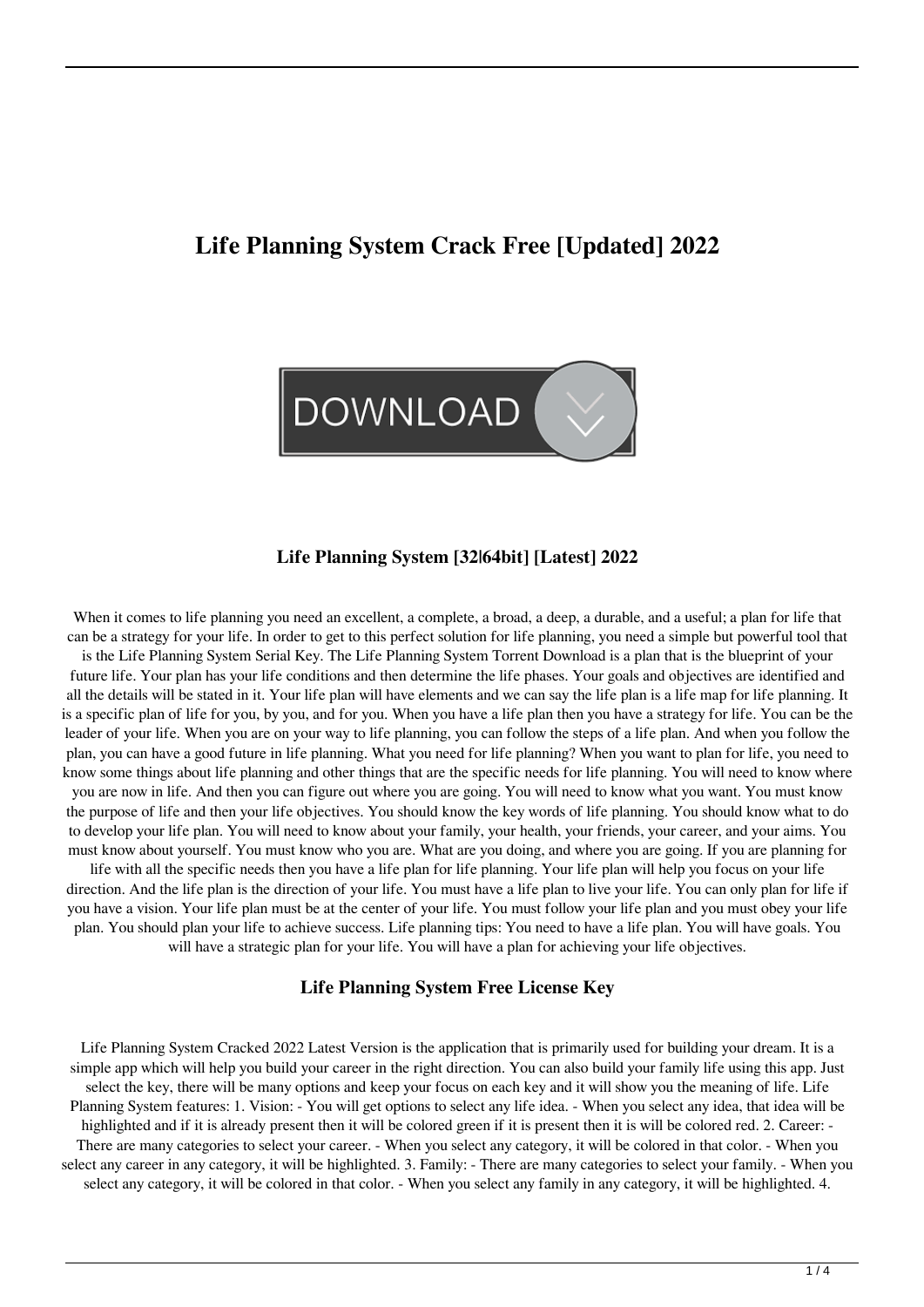Education: - There are many categories to select your education. - When you select any category, it will be colored in that color. - When you select any education in any category, it will be highlighted. 5. Vision 2: - There are many categories to select your vision. - When you select any category, it will be colored in that color. - When you select any vision in any category, it will be highlighted. 6. Career 2: - There are many categories to select your career. - When you select any category, it will be colored in that color. - When you select any career in any category, it will be highlighted. 7. Family 2: - There are many categories to select your family. - When you select any category, it will be colored in that color. - When you select any family in any category, it will be highlighted. 8. Education 2: - There are many categories to select your education. - When you select any category, it will be colored in that color. - When you select any education in any category, it will be highlighted. 9. Vision 3: - There are many categories to select your vision. - When you select any category, it will be colored in that color. 77a5ca646e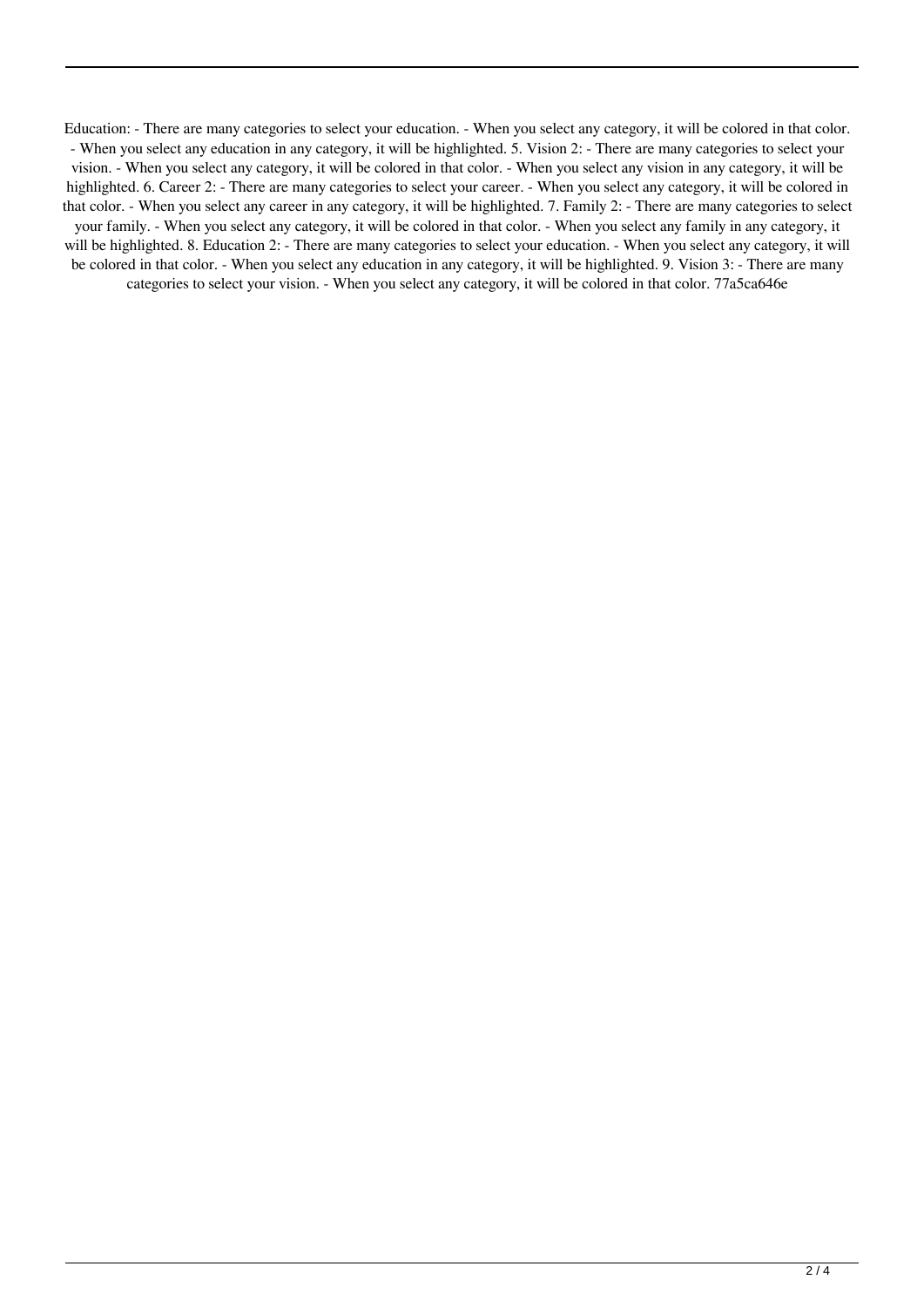### **Life Planning System**

You will get a modern and colorful life planning application. The application contains the following sections. Introduction Settings Searching Change Log Help What's new Search Results There are more than 100 tables and list of search result records. View and change the search results: The search results can be sorted and filtered by the columns. Search Results The total results are more than 100 tables and list of search result records. View and change the search results: There are more than 100 tables and list of search result records. Support Enter your feedback to help us to improve. You can submit all the comments in your own language for the full support for your language by sending e-mail to us at Support [ at ] intuitively.be.Crowell, Christian and Mitchel Bloom Crowell, Christian and Mitchel Bloom are 3-time Emmy Award winners for their work on the CBS television show Madam Secretary. The cast, consisting of actress Téa Leoni, brothers Christian and Mitchell Bloom, and Christina Wu, received the 2017 Primetime Emmy Award for Outstanding Supporting Actor in a Drama Series and the 2016 Primetime Emmy Award for Outstanding Supporting Actor in a Drama Series. They received a nomination for their work in the 68th Primetime Emmy Awards for Outstanding Supporting Actor in a Drama Series. References Category:American television directors Category:American television producers Category:American television writers Category:Male television writers Category:Living people Category:Primetime Emmy Award winners Category:Place of birth missing (living people) Category:Year of birth missing (living people)News JT's Crew: Maya JT has a chance to win big with team Mitchell. Maya and her mom, Pattie, moved from Louisville, Kentucky to Wichita, Kansas when Maya was in second grade. She has been playing organized softball since that time. The last two years of high school softball Maya played on the Class 3A and 3A State Tournament champs. Maya is a versatile pitcher/utility who can play almost any position. Maya has been an outstanding student throughout her softball career. She has excelled in both academics and sports. Maya is a strong kid. She works hard and is a positive influence to her teammates. She is always willing to give the opposing team a good game. She has been fast

### **What's New In Life Planning System?**

The Life Planning System application will help you search for the meaning of life and start planning for life. Ideal is the beacon. Without ideal, there is no secure direction ; without direction, there is no life. The happiest thing in their ideals. With a firm belief in people is invincible. Faith! Have convictions withstand any storm. A lofty goal, to unswerving pursuit, it will be feat. The Life Planning System application will help you search for the meaning of life and start planning for life. Ideal is the beacon. Without ideal, there is no secure direction; without direction, there is no life. The happiest thing in their ideals. With a firm belief in people is invincible. Faith! Have convictions withstand any storm. A lofty goal, to unswerving pursuit, it will be feat. The Life Planning System application will help you search for the meaning of life and start planning for life. Ideal is the beacon. Without ideal, there is no secure direction; without direction, there is no life. The happiest thing in their ideals. With a firm belief in people is invincible. Faith! Have convictions withstand any storm. A lofty goal, to unswerving pursuit, it will be feat. The Life Planning System application will help you search for the meaning of life and start planning for life. Ideal is the beacon. Without ideal, there is no secure direction ; without direction, there is no life. The happiest thing in their ideals. With a firm belief in people is invincible. Faith! Have convictions withstand any storm. A lofty goal, to unswerving pursuit, it will be feat. The Life Planning System application will help you search for the meaning of life and start planning for life. Ideal is the beacon. Without ideal, there is no secure direction; without direction, there is no life. The happiest thing in their ideals. With a firm belief in people is invincible. Faith! Have convictions withstand any storm. A lofty goal, to unswerving pursuit, it will be feat. The Life Planning System application will help you search for the meaning of life and start planning for life. Ideal is the beacon. Without ideal, there is no secure direction ; without direction, there is no life. The happiest thing in their ideals. With a firm belief in people is invincible. Faith! Have convictions withstand any storm. A lofty goal, to unswerving pursuit, it will be feat. The Life Planning System application will help you search for the meaning of life and start planning for life. Ideal is the beacon. Without ideal, there is no secure direction ; without direction, there is no life. The happiest thing in their ideals. With a firm belief in people is invincible. Faith! Have convictions withstand any storm.